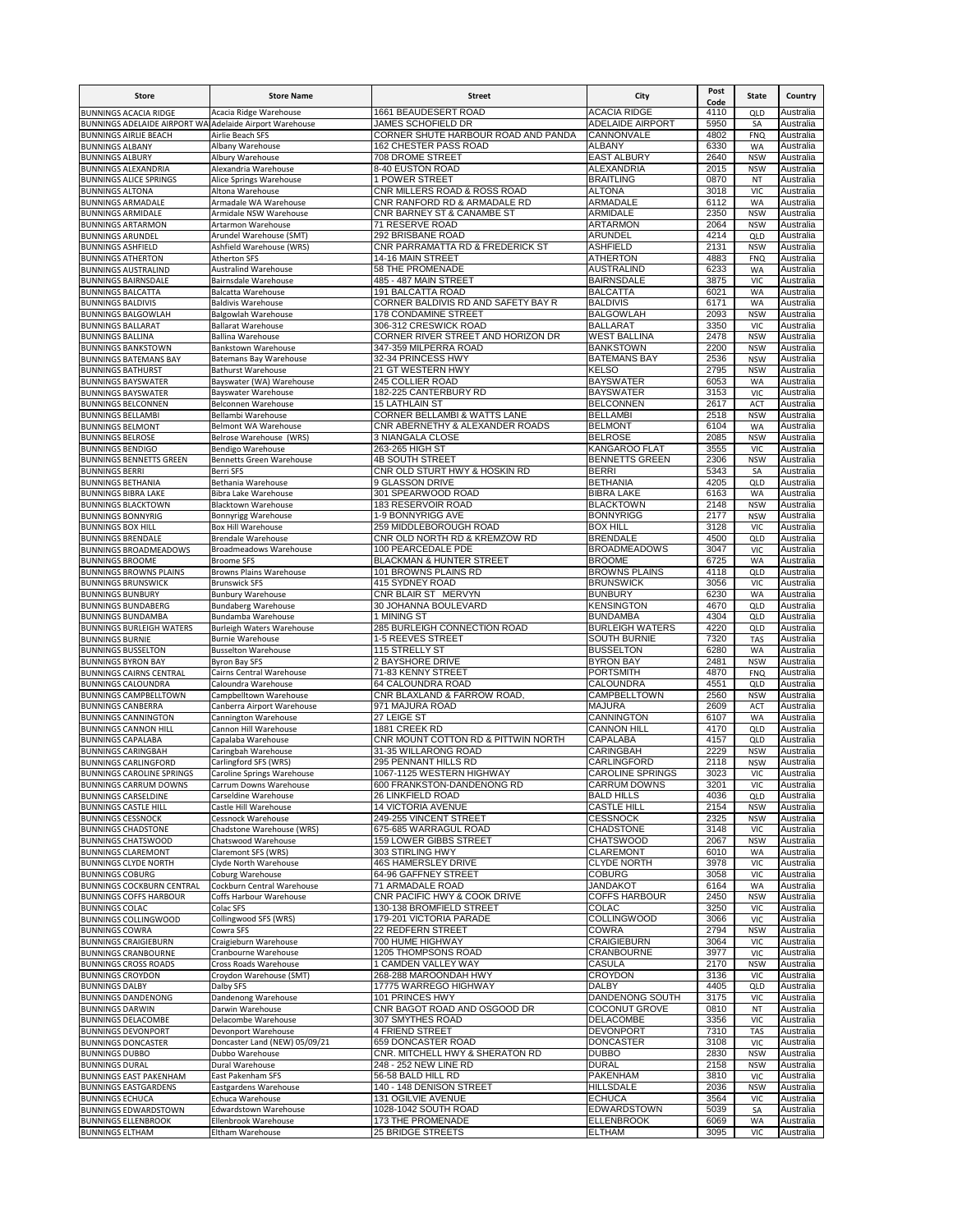| <b>BUNNINGS EPPING</b> |                                  | Epping Warehouse                       | 310 COPPER STREET                    | <b>EPPING</b>            | 3076 | VIC        | Australia |
|------------------------|----------------------------------|----------------------------------------|--------------------------------------|--------------------------|------|------------|-----------|
| <b>BUNNINGS EPSOM</b>  |                                  | Epsom - Bendigo Warehouse              | CNR MIDLAND HWY TOMA CRT             | <b>EPSOM</b>             | 3551 | <b>VIC</b> | Australia |
|                        | <b>BUNNINGS ERINA NORTH</b>      | Erina North SFS                        | 147 THE ENTRANCE RD                  | <b>ERINA</b>             | 2250 | <b>NSW</b> | Australia |
|                        |                                  |                                        | CNR NORSEMAN RD & ARTHUR ST          |                          | 6450 |            |           |
|                        | <b>BUNNINGS ESPERANCE</b>        | <b>Esperance Warehouse</b>             |                                      | <b>ESPERANCE</b>         |      | <b>WA</b>  | Australia |
|                        | <b>BUNNINGS FAIRFIELD</b>        | Fairfield SFS (WRS)                    | 266 DAREBIN ROAD                     | <b>FAIRFIELD</b>         | 3078 | <b>VIC</b> | Australia |
|                        | <b>BUNNINGS FAIRFIELD WATERS</b> | Fairfield Waters Warehouse             | 2 DARCY DRIVE                        | <b>TOWNSVILLE</b>        | 4810 | <b>FNQ</b> | Australia |
|                        | <b>BUNNINGS FORBES</b>           | <b>Forbes SFS</b>                      | CNR LAMB STREET & PARKES ROAD        | <b>FORBES</b>            | 2871 | <b>NSW</b> | Australia |
|                        | <b>BUNNINGS FORSTER</b>          | Forster Warehouse                      | 90 THE LAKES WAY                     | <b>FORSTER</b>           | 2428 | <b>NSW</b> | Australia |
|                        |                                  | Fountain Gate Warehouse                | 64-86 NARRE WARREN NTH RD            | NARRE WARREN             | 3805 |            |           |
|                        | <b>BUNNINGS FOUNTAIN GATE</b>    |                                        |                                      |                          |      | <b>VIC</b> | Australia |
|                        | <b>BUNNINGS FRANKSTON</b>        | Frankston Warehouse                    | CNR MCMAHON ST & GERTRUDE ST         | <b>FRANKSTON</b>         | 3199 | <b>VIC</b> | Australia |
|                        | <b>BUNNINGS FYSHWICK</b>         | Fyshwick Warehouse                     | CNR COLLIE ST & NEWCASTLE ST         | <b>FYSHWICK</b>          | 2609 | ACT        | Australia |
|                        | <b>BUNNINGS GAWLER</b>           | Gawler Warehouse                       | <b>6 TULLOCH ROAD</b>                | <b>EVANSTON</b>          | 5116 | SA         | Australia |
|                        | <b>BUNNINGS NORTH GEELONG</b>    | <b>Geelong North Warehouse</b>         | 5-19 PRINCESS HIGHWAY                | <b>NORLANE</b>           | 3214 | <b>VIC</b> | Australia |
|                        |                                  |                                        | 181 NORTHWEST COASTAL HIGHWAY        | <b>GERALDTON</b>         | 6530 |            |           |
|                        | <b>BUNNINGS GERALDTON</b>        | Geraldton Warehouse                    |                                      |                          |      | WA         | Australia |
|                        | <b>BUNNINGS GLADESVILLE</b>      | Gladesville Warehouse                  | 461 VICTORIA RD                      | <b>GLADESVILLE</b>       | 2111 | <b>NSW</b> | Australia |
|                        | <b>BUNNINGS GLADSTONE</b>        | Gladstone Warehouse                    | 220 DAWSON HIGHWAY                   | <b>GLADSTONE CENTRAL</b> | 4680 | QLD        | Australia |
|                        | <b>BUNNINGS GLENDALE</b>         | Glendale Warehouse                     | <b>CORNER T C FRITH AVENUE &amp;</b> | <b>BOOLAROO</b>          | 2284 | <b>NSW</b> | Australia |
|                        | <b>BUNNINGS GLENORCHY</b>        | <b>Glenorchy Warehouse</b>             | 2 HOWARD ROAD                        | <b>GLENORCHY</b>         | 7010 | TAS        | Australia |
|                        |                                  |                                        |                                      | <b>GOULBURN</b>          |      |            |           |
|                        | <b>BUNNINGS GOULBURN</b>         | Goulburn Warehouse                     | CNR HUME STREET & DUCKS LANE         |                          | 2580 | <b>NSW</b> | Australia |
|                        | <b>BUNNINGS GRAFTON</b>          | Grafton Warehouse                      | CNR IOLANTHE STREET & PACIFIC HIGHW  | <b>GRAFTON</b>           | 2460 | <b>NSW</b> | Australia |
|                        | <b>BUNNINGS GREENACRE</b>        | Greenacre Warehouse                    | 57-67 ROBERTS RD                     | <b>GREENACRE</b>         | 2190 | <b>NSW</b> | Australia |
|                        | <b>BUNNINGS GREGORY HILLS</b>    | <b>Gregory Hills Warehouse</b>         | 2 RODEO ROAD                         | <b>GREGORY HILLS</b>     | 2567 | <b>NSW</b> | Australia |
|                        | <b>BUNNINGS GRIFFITH</b>         | Griffith Warehouse                     | 893 KIDMAN WAY                       | <b>GRIFFITH</b>          | 2680 | <b>NSW</b> | Australia |
|                        |                                  |                                        |                                      |                          |      |            |           |
|                        | <b>BUNNINGS GUNGAHLIN</b>        | Gungahlin Warehouse                    | 10 GRIBBLE STREET                    | <b>GUNGAHLIN</b>         | 2912 | ACT        | Australia |
|                        | <b>BUNNINGS GYMPIE</b>           | Gympie Warehouse                       | <b>5 HALL ROAD</b>                   | <b>GLANMIRE</b>          | 4570 | QLD        | Australia |
|                        | <b>BUNNINGS HALLS HEAD</b>       | Halls Head Warehouse                   | 25 RUTLAND DR                        | <b>HALLS HEAD</b>        | 6210 | WA         | Australia |
|                        | <b>BUNNINGS HAMILTON</b>         | <b>Hamilton SFS</b>                    | 335 HENTY HIGHWAY                    | <b>HAMILTON</b>          | 3300 | <b>VIC</b> | Australia |
|                        | <b>BUNNINGS HARRISDALE</b>       | Harrisdale Warehouse                   | <b>4 WRIGHT ROAD</b>                 | <b>HARRISDALE.</b>       | 6112 | <b>WA</b>  | Australia |
|                        |                                  |                                        |                                      |                          |      |            |           |
|                        | <b>BUNNINGS HASTINGS</b>         | <b>Hastings Warehouse</b>              | 1837 FRANKSTON FLINDERS ROAD         | <b>HASTINGS</b>          | 3915 | <b>VIC</b> | Australia |
|                        | <b>BUNNINGS HAWTHORN</b>         | Hawthorn Warehouse (WRS)               | 230 BURWOOD RD                       | <b>HAWTHORN</b>          | 3122 | <b>VIC</b> | Australia |
|                        | <b>BUNNINGS HEATHERBRAE</b>      | Heatherbrae Warehouse                  | 8 GRIFFIN STREET                     | <b>HEATHERBRAE</b>       | 2324 | <b>NSW</b> | Australia |
|                        | <b>BUNNINGS HERVEY BAY</b>       | Hervey Bay Warehouse                   | CNR BOAT HARBOUR DR AND MAIN ST      | <b>HERVEY BAY</b>        | 4655 | QLD        | Australia |
|                        | <b>BUNNINGS HOMEBASE</b>         |                                        | 55 SALVADO RD                        | WEMBLEY                  | 6014 |            | Australia |
|                        |                                  | Homebase SFS                           |                                      |                          |      | <b>WA</b>  |           |
|                        | <b>BUNNINGS HOPPERS CROSSING</b> | <b>Hoppers Crossing Warehouse</b>      | 221-231 OLD GEELONG ROAD             | <b>HOPPERS CROSSING</b>  | 3029 | <b>VIC</b> | Australia |
|                        | <b>BUNNINGS HORSHAM</b>          | Horsham SFS                            | 24-38 WILSON STREET                  | <b>HORSHAM</b>           | 3400 | <b>VIC</b> | Australia |
|                        | <b>BUNNINGS HOXTON PARK</b>      | Hoxton Park Warehouse                  | <b>CORNER COWPASTURE ROAD &amp;</b>  | <b>HOXTON PARK</b>       | 2171 | <b>NSW</b> | Australia |
|                        | <b>BUNNINGS INDOOROOPILLY</b>    | <b>Indooroopilly SFS (WRS)</b>         | 94-108 COONAN STREET                 | <b>INDOOROOPILLY</b>     | 4068 | QLD        | Australia |
|                        |                                  | Innaloo Warehouse                      | CNR SCARBOROUGH & ODIN ROADS         | <b>INNALOO</b>           | 6018 |            |           |
|                        | <b>BUNNINGS INNALOO</b>          |                                        |                                      |                          |      | WA         | Australia |
|                        | <b>BUNNINGS INNISFAIL</b>        | <b>Innisfail SFS</b>                   | <b>120 EDITH STREET</b>              | <b>INNISFAIL</b>         | 4860 | QLD        | Australia |
|                        | <b>BUNNINGS INVERELL</b>         | <b>Inverell SFS</b>                    | 81 OLIVER STREET                     | <b>INVERELL</b>          | 2360 | <b>NSW</b> | Australia |
|                        | <b>BUNNINGS JOONDALUP</b>        | Joondalup Warehouse                    | 9 SUNDEW RISE                        | <b>JOONDALUP</b>         | 6027 | WA         | Australia |
|                        | BUNNINGS KALAMUNDA               | Kalamunda SFS                          | 30 HAYNES ST                         | KALAMUNDA                | 6076 | <b>WA</b>  | Australia |
|                        |                                  |                                        |                                      |                          |      |            |           |
|                        | <b>BUNNINGS KALGOORLIE</b>       | Kalgoorlie Warehouse                   | 139 BOULDER ROAD                     | <b>KALGOORLIE</b>        | 6430 | WA         | Australia |
|                        | <b>BUNNINGS KATOOMBA</b>         | Katoomba SFS                           | CNR WILSON & MEGALONG STREET         | <b>KATOOMBA</b>          | 2780 | <b>NSW</b> | Australia |
|                        | BUNNINGS KAWANA                  | Kawana SFS (WRS)                       | 566 KAWANA WAY                       | <b>BIRTINYA</b>          | 4575 | QLD        | Australia |
|                        | BUNNINGS KEMBLA GRANGE           | Kembla Grange Warehouse                | 640 NORTHCLIFFE DRIVE                | <b>KEMBLA GRANGE</b>     | 2526 | <b>NSW</b> | Australia |
|                        | BUNNINGS KEMPSEY SOUTH           | Kempsey North SFS                      | 123 SMITH STREET                     | <b>KEMPSEY</b>           | 2440 | <b>NSW</b> | Australia |
|                        |                                  |                                        |                                      |                          |      |            |           |
|                        | <b>BUNNINGS KENT TOWN</b>        | Kent Town SFS                          | 66 RUNDLE ST                         | <b>KENT TOWN</b>         | 5067 | SA         | Australia |
|                        | <b>BUNNINGS KEPERRA</b>          | Keperra Warehouse                      | 481 SETTLEMENT ROAD                  | <b>KEPERRA</b>           | 4054 | QLD        | Australia |
|                        | BUNNINGS KEYSBOROUGH             | Keysborough Warehouse (SMT)            | CNR CHELTENHAM & SPRINGVALE RDS      | KEYSBOROUGH              | 3173 | <b>VIC</b> | Australia |
|                        | <b>BUNNINGS KINGAROY</b>         | Kingaroy Warehouse                     | 2 WALTER ROAD                        | <b>KINGAROY</b>          | 4610 | QLD        | Australia |
|                        |                                  |                                        | LOT 2 / 90 CONNECTOR ROAD            | <b>KINGS MEADOWS</b>     | 7249 | TAS        |           |
|                        | <b>BUNNINGS KINGS MEADOWS</b>    | Kings Meadows Warehouse                |                                      |                          |      |            | Australia |
|                        | BUNNINGS KINGSGROVE              | Kingsgrove Warehouse                   | CORNER RICHLAND & KINGSGROVE ROAD    | <b>KINGSGROVE</b>        | 2208 | <b>NSW</b> | Australia |
|                        | <b>BUNNINGS KINGSTON</b>         | Kingston Warehouse                     | 163 CHANNEL HIGHWAY                  | <b>KINGSTON</b>          | 7050 | TAS        | Australia |
|                        | <b>BUNNINGS KIRRAWEE</b>         | Kirrawee Warehouse                     | 127-141 BATH ROAD                    | <b>KIRRAWEE</b>          | 2232 | <b>NSW</b> | Australia |
|                        | <b>BUNNINGS KOTARA</b>           | Kotara Warehouse                       | 30 NORTHCOTT DRIVE                   | <b>KOTARA</b>            | 2289 | <b>NSW</b> | Australia |
|                        | <b>BUNNINGS LAKE HAVEN</b>       |                                        | CORNER CHELMSFORD RD & PACIFIC HWY   | CHARMHAVEN               | 2263 | <b>NSW</b> | Australia |
|                        |                                  | Lake Haven Warehouse                   |                                      |                          |      |            |           |
|                        | <b>BUNNINGS LAWNTON</b>          | Lawnton SFS                            | 727 GYMPIE ROAD                      | <b>LAWNTON</b>           | 4501 | QLD        | Australia |
|                        | <b>BUNNINGS LEOPOLD</b>          | Leopold Warehouse                      | 621-639 BELLARINE HWY                | <b>LEOPOLD</b>           | 3224 | <b>VIC</b> | Australia |
|                        | <b>BUNNINGS LEPPINGTON</b>       | Leppington Warehouse new store 31-1-22 | LOT 3, BRINGELLY ROAD BUSINESS HUB   | <b>LEPPINGTON</b>        | 2179 | <b>NSW</b> | Australia |
|                        | <b>BUNNINGS LIDCOMBE</b>         | Lidcombe Warehouse                     | 23-29 PARRAMATTA RD                  | <b>LIDCOMBE</b>          | 2141 | <b>NSW</b> | Australia |
|                        |                                  |                                        | 118 MAIN STREET                      | <b>LILYDALE</b>          | 3140 |            |           |
|                        | <b>BUNNINGS LILYDALE</b>         | Lilydale SFS (WRS)                     |                                      |                          |      | VIC        | Australia |
|                        | BUNNINGS LISMORE                 | Lismore Warehouse                      | 2 BRUXNER HWY                        | <b>LISMORE</b>           | 2480 | <b>NSW</b> | Australia |
|                        | <b>BUNNINGS LITHGOW</b>          | Lithgow SFS                            | 295 MAIN STREET                      | <b>LITHGOW</b>           | 2790 | <b>NSW</b> | Australia |
|                        | <b>BUNNINGS MT GRAVATT</b>       | Logan Road Mt Gravatt SFS (WRS)        | 1290 LOGAN ROAD                      | MT GRAVATT EAST          | 4122 | QLD        | Australia |
|                        | <b>BUNNINGS LOGANHOLME</b>       | Loganholme SFS (WRS)                   | 3786 PACIFIC HWY                     | LOGANHOLME               | 4129 | QLD        | Australia |
|                        | <b>BUNNINGS MACKAY NORTH</b>     | Mackay North Warehouse                 | CNR MACKAY-BUCASIA & HOLTS ROAD      | <b>RICHMOND</b>          | 4740 | <b>FNQ</b> | Australia |
|                        |                                  |                                        |                                      | <b>MADDINGTON</b>        |      |            |           |
|                        | <b>BUNNINGS MADDINGTON</b>       | Maddington Warehouse                   | 1816-1828 ALBANY HWY                 |                          | 6109 | WA         | Australia |
|                        | <b>BUNNINGS MAITLAND</b>         | Maitland Warehouse                     | CNR BUNGAREE ST AND NEW ENGLAND HWY  | <b>MAITLAND</b>          | 2320 | <b>NSW</b> | Australia |
|                        | <b>BUNNINGS MALAGA</b>           | Malaga Warehouse                       | CNR MALAGA DRIVE & MARSHALL RD       | <b>MALAGA</b>            | 6090 | WA         | Australia |
|                        | <b>BUNNINGS MANDURAH</b>         | Mandurah Warehouse                     | <b>21 KIRKPATRICK DRIVE</b>          | <b>GREENFIELDS</b>       | 6210 | WA         | Australia |
|                        | <b>BUNNINGS MANLY WEST</b>       | Manly West Warehouse                   | 398 WONDALL ROAD                     | <b>MANLY WEST</b>        | 4179 | QLD        | Australia |
|                        |                                  | Maribyrnong Warehouse                  | 9-15 WILLIAMSON ROAD                 | <b>MAIDSTONE</b>         | 3012 |            |           |
|                        | <b>BUNNINGS MARIBYRNONG</b>      |                                        |                                      |                          |      | VIC        | Australia |
|                        | <b>BUNNINGS MARION</b>           | Marion Warehouse                       | 461 MORPHETT ROAD                    | <b>OAKLANDS PARK</b>     | 5046 | SA         | Australia |
|                        | <b>BUNNINGS MAROOCHYDORE</b>     | Maroochydore Warehouse                 | 78-90 DALTON DRIVE                   | <b>MAROOCHYDORE</b>      | 4558 | <b>QLD</b> | Australia |
|                        | <b>BUNNINGS MARSDEN PARK</b>     | Marsden Park Warehouse                 | CNR HOLLINSWORTH RD & RICHMOND RD    | <b>MARSDEN PARK</b>      | 2765 | <b>NSW</b> | Australia |
|                        | <b>BUNNINGS MARYBOROUGH</b>      | Maryborough Warehouse                  | <b>107 FERRY STREET</b>              | MARYBOROUGH              | 4650 | QLD        | Australia |
|                        |                                  |                                        |                                      |                          | 2756 |            |           |
|                        | <b>BUNNINGS McGRATHS HILL</b>    | McGraths Hill Warehouse                | 264-272 WINDSOR ROAD                 | <b>MCGRATHS HILL</b>     |      | <b>NSW</b> | Australia |
|                        | <b>BUNNINGS MELTON EAST</b>      | Melton East Warehouse                  | 56 HIGH STREET                       | <b>MELTON</b>            | 3337 | <b>VIC</b> | Australia |
|                        | <b>BUNNINGS MELVILLE</b>         | Melville Warehouse                     | 126 NORTH LAKE RD                    | <b>MELVILLE</b>          | 6156 | WA         | Australia |
|                        | <b>BUNNINGS MENTONE</b>          | Mentone Warehouse                      | 23-27 NEPEAN HIGHWAY                 | <b>MENTONE</b>           | 3194 | VIC        | Australia |
|                        | BUNNINGS MERMAID WATERS          | Mermaid Waters SFS (WRS)               | CORNER BERMUDA & MARKERI ST          | <b>MERMAID WATERS</b>    | 4218 | QLD        | Australia |
|                        |                                  |                                        |                                      |                          |      |            |           |
|                        | <b>BUNNINGS MERNDA</b>           | Mernda Warehouse                       | 1405 PLENTY ROAD                     | <b>MERNDA</b>            | 3754 | <b>VIC</b> | Australia |
|                        | <b>BUNNINGS MIDLAND</b>          | Midland Warehouse                      | 8 CLAYTON STREET                     | <b>MIDLAND</b>           | 6056 | <b>WA</b>  | Australia |
|                        | <b>BUNNINGS MILDURA</b>          | Mildura Warehouse                      | CNR FIFTEENTH ST & BENETOOK AVE      | <b>MILDURA</b>           | 3500 | VIC        | Australia |
|                        | <b>BUNNINGS MILE END</b>         | Mile End Warehouse (SMT)               | 108 RAILWAY TCE                      | <b>MILE END</b>          | 5031 | SA         | Australia |
|                        | <b>BUNNINGS MILL PARK</b>        | Mill Park Warehouse                    | 761-781 PLENTY ROAD                  | <b>MILL PARK</b>         | 3082 | VIC        | Australia |
|                        |                                  |                                        |                                      |                          |      |            |           |
|                        | <b>BUNNINGS MINCHINBURY</b>      | Minchinbury Warehouse                  | CNR JOHN HINES AVE & GREAT WESTERN   | <b>MINCHINBURY</b>       | 2770 | <b>NSW</b> | Australia |
|                        | <b>BUNNINGS MINDARIE</b>         | Mindarie Warehouse - Lower Keys Drive  | 22 LOWER KEYS DRIVE                  | <b>CLARKSON</b>          | 6030 | WA         | Australia |
|                        | <b>BUNNINGS MITTAGONG</b>        | Mittagong Warehouse                    | 2 TYREE PLACE                        | <b>MITTAGONG</b>         | 2575 | <b>NSW</b> | Australia |
|                        | <b>BUNNINGS MODBURY</b>          | Modbury Warehouse (WRS)                | 933-945 NORTH EAST ROAD              | <b>MODBURY</b>           | 5092 | SA         | Australia |
|                        |                                  | Moorabbin Warehouse                    | 450 WARRIGAL RD                      | <b>MOORABBIN</b>         | 3189 | <b>VIC</b> | Australia |
|                        | <b>BUNNINGS MOORABBIN</b>        |                                        |                                      |                          |      |            |           |
|                        | BUNNINGS MORAYFIELD              | Morayfield Warehouse                   | 9 WALKERS ROAD                       | <b>MORAYFIELD</b>        | 4506 | QLD        | Australia |
|                        | <b>BUNNINGS MORISSET</b>         | Morisset Warehouse                     | CNR ADVANTAGE AVE & MAYFAIR CLOSE    | <b>MORISSET</b>          | 2264 | <b>NSW</b> | Australia |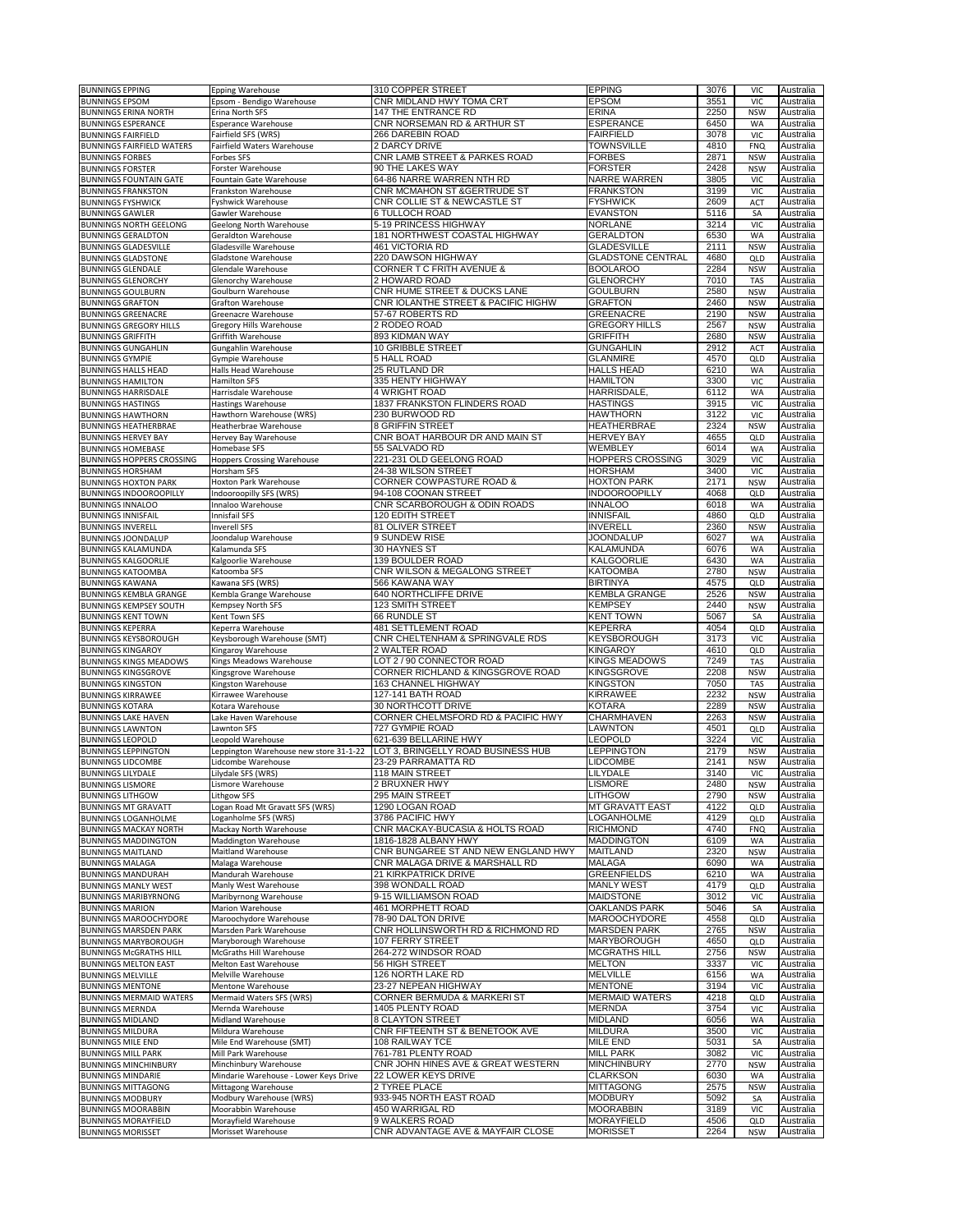|                        | BUNNINGS MORNINGTON                                     | Mornington (TAS) Warehouse                                  | 25 SOUTH ARM HIGHWAY                       | <b>MORNINGTON</b>                        | 7018         | TAS               | Australia              |
|------------------------|---------------------------------------------------------|-------------------------------------------------------------|--------------------------------------------|------------------------------------------|--------------|-------------------|------------------------|
|                        | <b>BUNNINGS MORNINGTON</b>                              | Mornington (VIC) Warehouse                                  | 1100 NEPEAN HWY                            | <b>MORNINGTON</b>                        | 3931         | VIC               | Australia              |
|                        | <b>BUNNINGS MORWELL</b>                                 | Morwell Warehouse                                           | CNR MID VALLEY RD AND MID VALLEY DR        | <b>MORWELL</b>                           | 3840         | <b>VIC</b>        | Australia              |
|                        | <b>BUNNINGS MT. BARKER</b>                              | Mt Barker Warehouse                                         | CNR PRINCES HWY & MT. BARKER RD            | <b>LITTLEHAMPTON</b>                     | 5250         | SA                | Australia              |
|                        | <b>BUNNINGS MT GAMBIER</b>                              | Mt Gambier Warehouse                                        | 182-248 PENOLA ROAD                        | <b>MOUNT GAMBIER</b>                     | 5290         | SA                | Australia              |
|                        | <b>BUNNINGS MOUNT GRAVATT</b>                           | Mt Gravatt Warehouse                                        | CNR CREEK RD & WECKER RD                   | <b>MOUNT GRAVATT</b>                     | 4122         | QLD               | Australia              |
|                        |                                                         | BUNNINGS MT ISA SMALL FORMAT Mt Isa SFS new store 14-2-2022 | 89 WEST STREET                             | <b>MOUNT ISA</b>                         | 4825         | <b>FNQ</b>        | Australia              |
|                        | <b>BUNNINGS MUDGEE</b>                                  | Mudgee SFS                                                  | 4 BURRUNDULLA ROAD                         | <b>MUDGEE</b>                            | 2850         | <b>NSW</b>        | Australia              |
|                        | <b>BUNNINGS MUNNO PARA WEST</b>                         | Munno Para West Warehouse                                   | CNR FRISBY & CURTIS ROADS                  | <b>MUNNO PARA WEST</b>                   | 5115         | SA                | Australia              |
|                        | BUNNINGS MURRAY BRIDGE                                  | Murray Bridge SFS                                           | CNR ADELAIDE & MAURICE ROADS               | <b>MURRAY BRIDGE</b>                     | 5253         | SA                | Australia              |
|                        |                                                         |                                                             |                                            |                                          | 2567         |                   |                        |
|                        | <b>BUNNINGS NARELLAN</b>                                | Narellan Warehouse                                          | NORTHERN RD & PORRENDE ST                  | NARELLAN                                 |              | <b>NSW</b>        | Australia              |
|                        | <b>BUNNINGS NARRABEEN</b>                               | Narrabeen SFS                                               | 1307 PITTWATER ROAD                        | NARRABEEN                                | 2101         | <b>NSW</b>        | Australia              |
|                        | <b>BUNNINGS NERANG</b>                                  | Nerang Warehouse                                            | CNR.PAPPAS WAY WEST & MORTENSON RD         | <b>NERANG</b>                            | 4211         | <b>QLD</b>        | Australia              |
|                        | <b>BUNNINGS NEWSTEAD</b>                                | Newstead Warehouse                                          | 142 BREAKFAST CREEK ROAD                   | <b>NEWSTEAD</b>                          | 4006         | QLD               | Australia              |
|                        | BUNNINGS NOARLUNGA                                      | Noarlunga Warehouse                                         | CNR GOLDSMITH DVE &BEACH RD                | NOARLUNGA CENTRE                         | 5168         | SA                | Australia              |
|                        | BUNNINGS NOOSAVILLE                                     | Noosaville Warehouse                                        | 178 EUMUNDI NOOSA ROAD                     | <b>NOOSAVILLE</b>                        | 4566         | QLD               | Australia              |
|                        | <b>BUNNINGS NORTH LAKES</b>                             | North Lakes Warehouse                                       | 18-28 COOK COURT                           | <b>NORTH LAKES</b>                       | 4509         | QLD               | Australia              |
|                        | <b>BUNNINGS NORTH LAUNCESTON</b>                        | North Launceston Warehouse                                  | 78-80 LINDSAY STREET                       | <b>INVERMAY</b>                          | 7248         | <b>TAS</b>        | Australia              |
|                        | <b>BUNNINGS NORTH PENRITH</b>                           | North Penrith Warehouse                                     | 2166 CASTLEREAGH ROAD                      | <b>PENRITH</b>                           | 2750         | <b>NSW</b>        | Australia              |
|                        | BUNNINGS WOLLONGONG                                     | North Wollongong Warehouse                                  | 205 GIPPS ST                               | NTH WOLLONGONG                           | 2500         | <b>NSW</b>        | Australia              |
|                        | <b>BUNNINGS NOTTING HILL</b>                            | Notting Hill Warehouse                                      | 232-256 FERNTREE GULLY RD                  | <b>NOTTING HILL</b>                      | 3168         | <b>VIC</b>        | Australia              |
|                        | <b>BUNNINGS NORTHLAND</b>                               | Northland Warehouse                                         | CNR CHIFLEY DRIVE & MURRAY ROAD            | <b>PRESTON</b>                           | 3072         | <b>VIC</b>        | Australia              |
|                        | <b>BUNNINGS NORTHMEAD</b>                               | Northmead Warehouse                                         | 1C REDBANK ROAD                            | <b>NORTHMEAD</b>                         | 2152         | <b>NSW</b>        | Australia              |
|                        | <b>BUNNINGS ORANGE</b>                                  | Orange Warehouse                                            | 235-237 LEEDS PARADE                       | ORANGE                                   | 2800         | <b>NSW</b>        | Australia              |
|                        | <b>BUNNINGS NOWRA</b>                                   | Nowra Warehouse                                             | 147-167 PRINCES HIGHWAY                    | <b>SOUTH NOWRA</b>                       | 2541         | <b>NSW</b>        | Australia              |
|                        | BUNNINGS NUNAWADING                                     | Nunawading Warehouse                                        | 250 WHITEHORSE RD                          | <b>NUNAWADING</b>                        | 3131         | <b>VIC</b>        | Australia              |
|                        | <b>BUNNINGS OAKLEIGH</b>                                | Oakleigh Warehouse (SMT)                                    | 1041 CENTRE ROAD                           | <b>OAKLEIGH</b>                          | 3167         | <b>VIC</b>        | Australia              |
|                        | <b>BUNNINGS OCONNOR</b>                                 | O'Connor Warehouse                                          | CNR YARRICK AND SOUTH ST                   | <b>O'CONNOR</b>                          | 6163         | WA                | Australia              |
|                        | <b>BUNNINGS PALMERSTON</b>                              | Palmerston Warehouse                                        | 6 PIERSSENE ROAD                           | YARRAWONGA                               | 0830         | NT                | Australia              |
|                        |                                                         | Osborne Park SFS                                            | 46 MAIN STREET                             | <b>OSBORNE PARK</b>                      | 6017         | WA                |                        |
|                        | <b>BUNNINGS OSBORNE PARK</b>                            |                                                             |                                            |                                          |              |                   | Australia              |
|                        | <b>BUNNINGS OXENFORD</b>                                | Oxenford Warehouse                                          | 1 GLOBAL PLAZA                             | <b>OXENFORD</b>                          | 4210         | QLD               | Australia              |
| <b>BUNNINGS OXLEY</b>  |                                                         | Oxley Warehouse                                             | 32 BLUNDER ROAD                            | <b>OXLEY</b>                             | 4075         | QLD               | Australia              |
|                        | <b>BUNNINGS PADSTOW</b>                                 | Padstow Warehouse                                           | 55 BRYANT ST                               | <b>PADSTOW</b>                           | 2211         | <b>NSW</b>        | Australia              |
|                        | <b>BUNNINGS PAGET MACKAY</b>                            | Paget Mackay Warehouse                                      | 165-179 ARCHIBALD STREET                   | PAGET                                    | 4740         | <b>FNQ</b>        | Australia              |
|                        | <b>BUNNINGS PAKENHAM</b>                                | Pakenham Warehouse                                          | <b>2 O'BRIEN PARADE</b>                    | <b>PAKENHAM</b>                          | 3810         | <b>VIC</b>        | Australia              |
|                        | <b>BUNNINGS REYNELLA</b>                                | Reynella Warehouse                                          | 38-44 PANALATINGA ROAD                     | <b>OLD REYNELLA</b>                      | 5161         | SA                | Australia              |
|                        | <b>BUNNINGS PARAFIELD</b>                               | Parafield Warehouse                                         | CNR MAIN NORTH RD & KING RD                | <b>PARAFIELD</b>                         | 5106         | SA                | Australia              |
|                        | <b>BUNNINGS PENRITH</b>                                 | Penrith Warehouse                                           | 2745 WOLSELEY ST                           | <b>JAMISONTOWN</b>                       | 2745         | <b>NSW</b>        | Australia              |
|                        | <b>BUNNINGS PIMPAMA</b>                                 | Pimpama Warehouse                                           | 2 YAWALPAH ROAD                            | <b>PIMPAMA</b>                           | 4209         | QLD               | Australia              |
|                        | <b>BUNNINGS PLAINLAND</b>                               | <b>Plainland Warehouse</b>                                  | 4404 WARREGO HIGHWAY                       | PLAINLAND                                | 4341         | QLD               | Australia              |
|                        | <b>BUNNINGS PORT LINCOLN</b>                            | Port Lincoln Warehouse                                      | CNR ST ANDREWS TERRACE & VERRAN TER        | PORT LINCOLN                             | 5606         | SA                | Australia              |
|                        | <b>BUNNINGS PORT MACQUARIE</b>                          | Port Macquarie Warehouse                                    | 18 JOHN OXLEY DRIVE                        | PORT MACQUARIE                           | 2444         | <b>NSW</b>        | Australia              |
|                        | <b>BUNNINGS PT MELBOURNE</b>                            | Port Melbourne Warehouse                                    | 501 WILLIAMSTOWN RD                        | PORT MELBOURNE                           | 3207         | <b>VIC</b>        | Australia              |
|                        | <b>BUNNINGS PORT STEPHENS</b>                           | Port Stephens Warehouse                                     | 78A PORT STEPHENS DRIVE                    | <b>TAYLORS BEACH</b>                     | 2316         | <b>NSW</b>        | Australia              |
|                        | <b>BUNNINGS PROSPECT</b>                                | Prospect Warehouse                                          | 252 CHURCHILL ROAD                         | <b>PROSPECT</b>                          | 5082         | SA                | Australia              |
|                        | <b>BUNNINGS RANDWICK</b>                                | Randwick SFS                                                | CNR CLOVELLY ROAD & KEMMIS ST              | <b>RANDWICK</b>                          | 2031         | <b>NSW</b>        | Australia              |
|                        | <b>BUNNINGS RINGWOOD</b>                                | Ringwood Warehouse (WRS)                                    | <b>40 CHARTER STREET</b>                   | <b>RINGWOOD</b>                          | 3134         | VIC               | Australia              |
|                        | <b>BUNNINGS ROCKINGHAM</b>                              | Rockingham Warehouse                                        | CNR PATTERSON RD AND PEDLAR CIRCUIT        | <b>ROCKINGHAM</b>                        | 6168         | <b>WA</b>         | Australia              |
| <b>BUNNINGS ROBINA</b> |                                                         | Robina Warehouse                                            | 57 SCOTTSDALE DRIVE                        | <b>ROBINA</b>                            | 4226         | QLD               | Australia              |
|                        |                                                         | Rockdale Warehouse                                          | 383 BOTANY ST                              | <b>ROCKDALE</b>                          | 2216         | <b>NSW</b>        | Australia              |
|                        | <b>BUNNINGS ROCKDALE</b>                                |                                                             | 540 YAAMBA ROAD                            |                                          | 4701         | QLD               |                        |
|                        | <b>BUNNINGS ROCKHAMPTON</b>                             | Rockhampton Warehouse                                       |                                            | <b>NORMAN GARDENS</b>                    |              |                   | Australia              |
|                        | <b>BUNNINGS SEVEN HILLS</b>                             | Seven Hills Warehouse                                       | CNR OLD WINDSOR & ABBOT ROADS              | <b>SEVEN HILLS</b>                       | 2147         | <b>NSW</b>        | Australia              |
|                        | <b>BUNNINGS ROCKLEA</b>                                 | Rocklea Warehouse                                           | CNR GRANARD & BALHAM RDS                   | <b>ROCKLEA</b>                           | 4106         | QLD               | Australia              |
|                        | <b>BUNNINGS ROSE BAY</b>                                | Rose Bay SFS (WRS)                                          | 538-544 OLD SOUTH HEAD ROAD                | <b>ROSE BAY</b>                          | 2029         | <b>NSW</b>        | Australia              |
|                        | <b>BUNNINGS ROSEBUD</b>                                 | Rosebud Warehouse                                           | 282 BONEO ROAD                             | <b>ROSEBUD</b>                           | 3939         | <b>VIC</b>        | Australia              |
|                        |                                                         | Rothwell Warehouse                                          | CNR. ANZAC AVE & BREMNER RD                | <b>ROTHWELL</b>                          | 4022         | QLD               | Australia              |
|                        | <b>BUNNINGS ROTHWELL</b>                                |                                                             |                                            | <b>ROUSE HILL</b>                        |              |                   |                        |
|                        | <b>BUNNINGS ROUSE HILL</b>                              | Rouse Hill Warehouse                                        | 352 ANNANGROVE ROAD                        |                                          | 2155         | <b>NSW</b>        | Australia              |
|                        | <b>BUNNINGS RYDALMERE</b>                               | Rydalmere Warehouse                                         | 316 VICTORIA ROAD                          | <b>RYDALMERE</b>                         | 2116         | <b>NSW</b>        | Australia              |
| <b>BUNNINGS SALE</b>   |                                                         | Sale SFS                                                    | <b>48 MACARTHUR STREET</b>                 | SALE                                     | 3850         | <b>VIC</b>        | Australia              |
|                        | <b>BUNNINGS SCORESBY</b>                                | Scoresby Warehouse                                          | 1467 FERNTREE GULLY RD                     | <b>SCORESBY</b>                          | 3179         | <b>VIC</b>        | Australia              |
|                        | <b>BUNNINGS SEAFORD</b>                                 | Seaford Warehouse                                           | CNR MAIN SOUTH RD AND SEAFORD RD           | OLD NOARLUNGA                            | 5168         | SA                | Australia              |
|                        | <b>BUNNINGS SEYMOUR SFS</b>                             | Seymour SFS                                                 | 63 ANZAC AVENUE                            | <b>SEYMOUR</b>                           | 3660         | <b>VIC</b>        | Australia              |
|                        | BUNNINGS SHELLHARBOUR                                   | Shellharbour Warehouse                                      | 15 SHANDAN CIRCUIT                         | ALBION PARK RAIL                         | 2527         | NSW               | Australia              |
|                        |                                                         | Shepparton Warehouse                                        | #N/A                                       | #N/A                                     | #N/A         | <b>VIC</b>        | #N/A                   |
| #N/A                   | <b>BUNNINGS SHEPPARTON</b>                              |                                                             | 90-94 BENALLA ROAD                         | <b>SHEPPARTON</b>                        | 3630         | <b>VIC</b>        | Australia              |
|                        |                                                         | Shepparton Warehouse                                        | 29-41 GREENWAY DVE                         | <b>TWEED HEADS SOUTH</b>                 | 2486         | <b>NSW</b>        |                        |
|                        | BUNNINGS TWEED HEADS STH                                | South Tweed Warehouse                                       |                                            | <b>SINGLETON</b>                         | 2330         | <b>NSW</b>        | Australia              |
|                        | <b>BUNNINGS SINGLETON</b>                               | Singleton Warehouse                                         | CNR NEW ENGLAND HIGHWAY AND MAGPIE         |                                          |              |                   | Australia              |
|                        | <b>BUNNINGS SMITHFIELD</b>                              | Smithfield NSW Warehouse                                    | CNR CUMBERLAND HWY & STURT ST              | <b>SMITHFIELD</b>                        | 2164         | <b>NSW</b>        | Australia              |
|                        | <b>BUNNINGS SMITHFIELD</b>                              | Smithfield Warehouse                                        | 4 MOUNT MILMAN DR                          | SMITHFIELD                               | 4878         | <b>FNQ</b>        | Australia              |
|                        | BUNNINGS SPRINGFIELD CENTRAL                            | Springfield Central Warehouse                               | CNR SOUTHERN CROSS CCT AND MAIN ST         | SPRINGFIELD CENTRAL                      | 4300         | QLD               | Australia              |
|                        | <b>BUNNINGS SOUTHPORT</b>                               | Southport Warehouse                                         | 500 OLSEN AVE                              | SOUTHPORT                                | 4215         | QLD               | Australia              |
|                        | <b>BUNNINGS SPRINGVALE</b>                              | Springvale Warehouse                                        | 849 PRINCES HIGHWAY                        | <b>SPRINGVALE</b>                        | 3171         | VIC               | Australia              |
|                        | <b>BUNNINGS SUNSHINE</b>                                | Sunshine Warehouse                                          | <b>480 BALLARAT RD</b>                     | <b>SUNSHINE</b>                          | 3020         | <b>VIC</b>        | Australia              |
|                        | <b>BUNNINGS STAFFORD</b>                                | <b>Stafford Warehouse</b>                                   | 450 STAFFORD ROAD                          | <b>STAFFORD</b>                          | 4053         | QLD               | Australia              |
|                        | <b>BUNNINGS SUNBURY</b>                                 | Sunbury Warehouse                                           | 95 VINEYARD ROAD                           | <b>SUNBURY</b>                           | 3429         | VIC               | Australia              |
|                        | <b>BUNNINGS TAMWORTH</b>                                | Tamworth Warehouse                                          | CNR JEWRY & LOCKHEED STREETS               | <b>TAMWORTH</b>                          | 2340         | <b>NSW</b>        | Australia              |
|                        | <b>BUNNINGS SWAN HILL</b>                               | Swan Hill SFS                                               | 74 NYAH ROAD                               | <b>SWAN HILL</b>                         | 3585         | VIC               | Australia              |
|                        | <b>BUNNINGS THOMASTOWN</b>                              | Thomastown Warehouse                                        | 11 DALTON ROAD                             | THOMASTOWN,                              | 3074         | <b>VIC</b>        | Australia              |
| <b>BUNNINGS TAREE</b>  |                                                         | Taree Warehouse                                             | CNR WINGHAM RD & BUSHLAND DRIVE            | TAREE                                    | 2430         | <b>NSW</b>        | Australia              |
|                        | <b>BUNNINGS TARNEIT</b>                                 | Tarneit Warehouse                                           | 83 LEAKES ROAD                             | <b>TARNEIT</b>                           | 3029         | VIC               | Australia              |
|                        | <b>BUNNINGS TAYLORS LAKES</b>                           | Taylors Lakes Warehouse                                     | 430 MELTON HWY & KINGS RD                  | <b>TAYLORS LAKES</b>                     | 3038         | <b>VIC</b>        | Australia              |
|                        | <b>BUNNINGS THORNLEIGH</b>                              | Thornleigh Warehouse                                        | CNR PENNANT HILLS RD & PHYLLIS AVE         | <b>THORNLEIGH</b>                        | 2120         | <b>NSW</b>        | Australia              |
|                        | BUNNINGS TOOWOOMBA NORTH                                | Toowoomba North Warehouse                                   | 239-267 RUTHVEN STREET                     | <b>TOOWOOMBA</b>                         | 4350         | QLD               | Australia              |
|                        | BUNNINGS TOOWOOMBA WEST                                 | Toowoomba West Warehouse                                    | 339-391 ANZAC AVENUE                       | <b>HARRISTOWN</b>                        | 4350         | QLD               | Australia              |
|                        | <b>BUNNINGS TORQUAY</b>                                 | Torquay Warehouse                                           | 1 BEACON BOULAVARD                         | <b>TORQUAY</b>                           | 3228         | VIC               | Australia              |
|                        | <b>BUNNINGS TOWNSVILLE</b>                              | Townsville Central Warehouse                                | CORNER DALRYMPLE RD AND DUCKWORTH S        | <b>TOWNSVILLE</b>                        | 4810         | <b>FNQ</b>        | Australia              |
|                        | BUNNINGS TOWNSVILLE NORTH                               | Townsville North Warehouse                                  | 26 N SHORE BLVD                            | <b>BURDELL</b>                           | 4818         | <b>FNQ</b>        | Australia              |
|                        | <b>BUNNINGS TRARALGON</b>                               | Traralgon Warehouse                                         | 191-193 ARGYLE STREET                      | TRARALGON                                | 3844         | <b>VIC</b>        | Australia              |
|                        |                                                         |                                                             |                                            |                                          |              |                   |                        |
|                        | <b>BUNNINGS TUGGERAH</b>                                | Tuggerah Warehouse                                          | CNR BRYANT DVE & WYONG RD                  | TUGGERAH<br><b>GREENWAY</b>              | 2259<br>2900 | <b>NSW</b><br>ACT | Australia              |
|                        | <b>BUNNINGS TUGGERANONG</b>                             | Tuggeranong Warehouse                                       | CNR ANKETELL & OAKDEN STREET               |                                          |              |                   | Australia              |
|                        | <b>BUNNINGS ULLADULLA</b>                               | Ulladulla SFS                                               | 131 ST. VINCENT ST.                        | ULLADULLA                                | 2539         | <b>NSW</b>        | Australia              |
|                        | BUNNINGS UNDERWOOD                                      | Underwood Compton Road Warehouse                            | 19-37 COMPTON ROAD                         | <b>UNDERWOOD</b>                         | 4119         | QLD               | Australia              |
|                        | BUNNINGS VERMONT SOUTH<br><b>BUNNINGS VICTOR HARBOR</b> | Vermont South Warehouse<br>Victor Harbor Warehouse          | 606-634 BURWOOD HIGHWAY<br>5 ADELAIDE ROAD | <b>VERMONT SOUTH</b><br><b>MCCRACKEN</b> | 3133<br>5211 | <b>VIC</b><br>SA  | Australia<br>Australia |